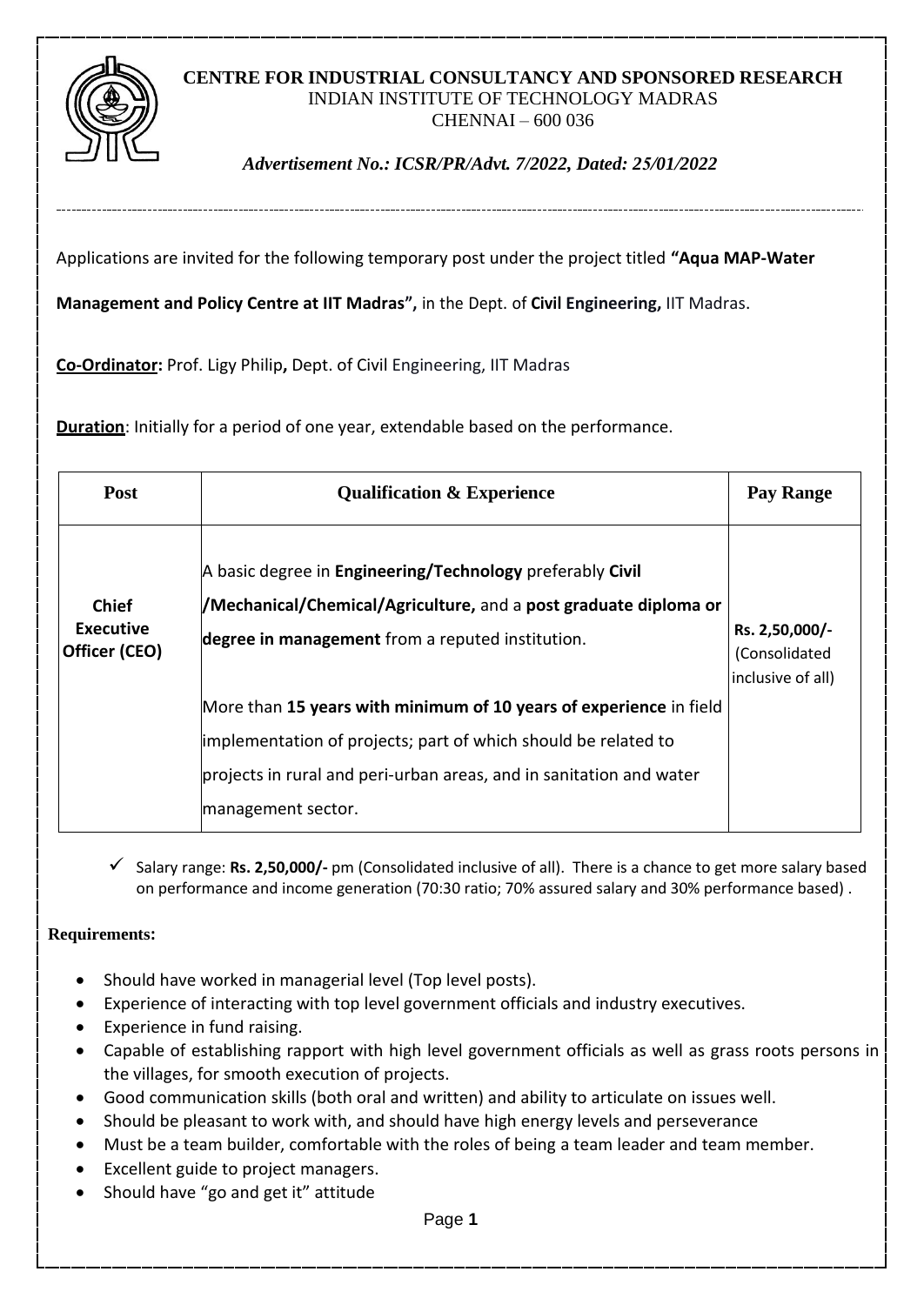# **Brief description about the center :**

**Aqua MAP** is recently started center at IIT Madras for water management and policy, with generous funding from its alumni.

**The mission of Aqua Map is,** "*Identify and build win-win solutions for complex and challenging water problems of our nation by developing & evolving smart and wise water management practices and implementing them in the field, by leveraging innovative technologies/solutions, while balancing conflicting objectives of stakeholders and working with the society and government to formulate just policies"* Aqua Map is looking to hire a person to take on the responsibilities of the Chief Executive Officer (CEO).

**The responsibilities of the CEO of Aqua Map**, besides running the center on a day-to-day basis, include: (i) coordination with the faculty at IIT Madras while they develop action oriented developmental proposals for sustainable management of water in rural and peri-urban areas, (ii) helping the faculty to raise funds for implementing projects, (iii) liaising with government officials as well as local people for smooth implementation of the project and (iv) help Aqua MAP identify grand challenges in water management, identify potential partners to co-deliver the grand challenges, shortlist the research proposals, and help the PIs of proposals to get funding from external agencies. CEO will be directly reporting to the Principal Coordinator of the center, and through her will be interacting with Governing Council and Advisory Board of the center.

**The last date for submission of online application is (22 days from the date of announcement posted)**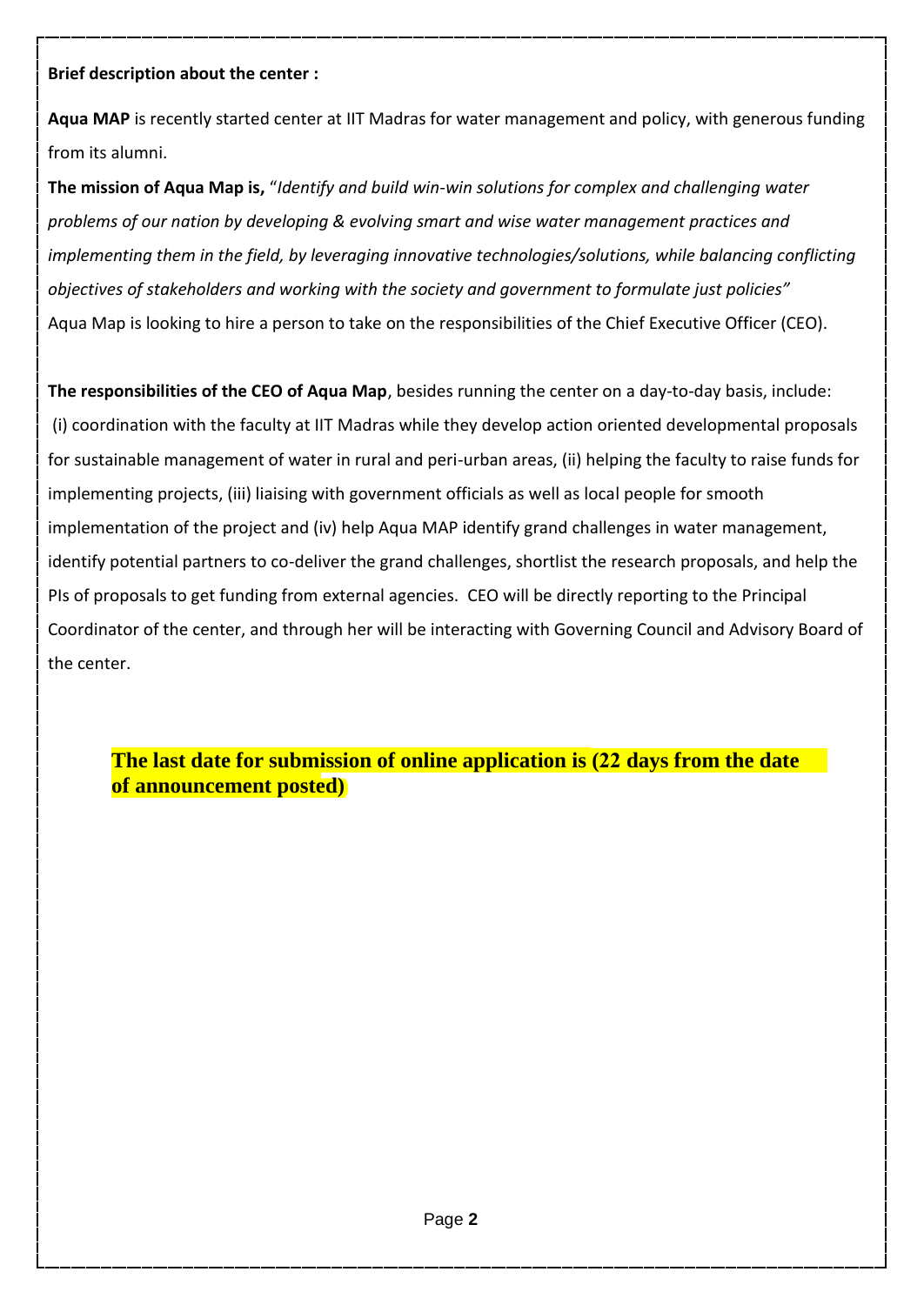#### **General Instructions to the candidates**

- 1) All the positions are on purely contract basis.
- 2) The completion of the period of contract will not confer any right for further extension, regularization, permanency at the Institute.
- 3) Candidates should apply online only in the website <https://icandsr.iitm.ac.in/recruitment/> (**Please check the advertisement number 07 /2022 displayed and submit the application for the relevant position**).
- 4) Separate application must be filled for each post.
- 5) The system will accept single application only with the registered login ID (email) for an advertisement, hence the candidate is requested to select the multiple positions (In case, he/she wishes to apply for more than one position) before the submission of application.
- 6) The application cannot be edited, reverted once it is submitted.
- 7) Candidates should not attempt to apply twice for the same post. If multiple applications are received from a candidate for the same post, his/her candidature will liable to be rejected.
- 8) Candidates should follow the prescribed procedure for submission of online application.
- 9) Candidates are advised to fill their correct and active e-mail addresses in the online application as all correspondence will be made by the Institute through e-mail only.
- 10) The candidates applying for any post should ensure that they fulfil all the eligibility conditions for the post. Their admission to any stage of the selection process will be purely provisional subject to confirmation that they satisfy the prescribed eligibility conditions. Mere issue of registration certificate / call letter to the candidate will not imply that his/her candidature has been found eligible.
- 11) After successful online submission of application, a printout of the application form must be obtained and submitted when called for test. It will be required at the time of document verification/test/interview. Hard copy of the application is NOT to be sent to the Institute.
- 12) Candidates must be citizens of India. Persons who have migrated from Pakistan with the intention of permanently settling in India or subjects of Nepal are also eligible, but in their case a certificate of eligibility from the Government of India will be necessary for appointment. Such candidates should apply to the Government of India in the Ministry of Home Affairs for necessary certificate and furnish satisfactory proof of having so applied.
- 13) The prescribed qualifications are minimum and unless specified, they are required for consideration for the post, even if higher qualification has been acquired and the mere fact that a candidate possesses the same will not entitle him/her for being called for interview.
- 14) Relevant experience gained after the minimum qualifying degree will only be taken into consideration. Minimum requirements of qualifications and/or experience can be relaxed in respect of exceptionally outstanding candidates.
- 15) The experience required is relaxable at the discretion of the Institute in the case of candidates belonging to the Scheduled Caste / Scheduled Tribe, if at any stage of selection, the competent authority is of the opinion that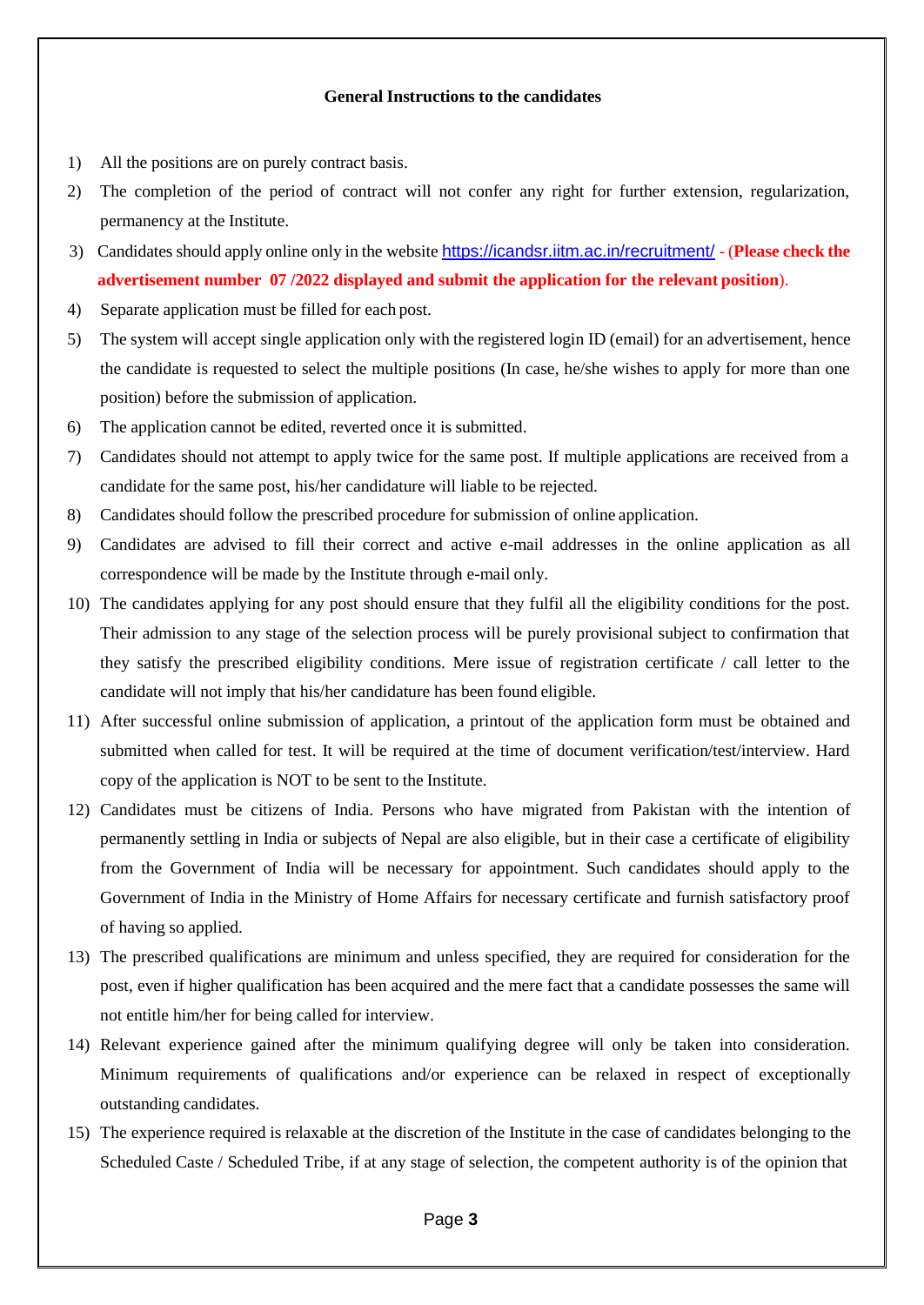enough candidates from these communities possessing the requisite experience are not likely to be available to fill up the vacancy reserved for them.

- 16) The Institute reserves the right to restrict the number of candidates for written / skill test / interview to a reasonable limit based on qualifications, level, and relevance of experience higher than the minimum prescribed in the advertisement and other academic achievements. The Institute also reserves the right of rejecting any or all the applications without assigning any reasons, therefore.
- 17) Calling a candidate for test/interview merely indicates that it is felt that he/she with others may be suitable for the post and conveys no assurance whatsoever that he/she will be recommended or selected, or his/her conditions specified in the application will be accepted.
- 18) Candidates will be short-listed for Test/Interview based on the information provided by them in their online applications. They must ensure that such information is true. If at any subsequent stage or at the time of Test/Interview any information given by them or any claim made by them in their online applications is found to be false, their candidature will be liable to be rejected.
- 19) The Institute shall verify the antecedents or documents submitted by a candidate at any time at the time of appointment or during the tenure of the service. In case, it is detected that the documents submitted by the candidates are fake or the candidate has clandestine antecedents/background and has suppressed the said information, then his services shall be liable to be terminated.
- 20) In case of any inadvertent mistake in the process of selection which may be detected at any stage even after the issue of appointment letter, the Institute reserves the right to modify/ withdraw/ cancel any communication made to the candidates.
- 21) Applicants who are working in **any one of the Project at IIT Madras**, must apply through proper channel otherwise they will be required to produce No-Objection Certificate at the time of document verification/Test/Interview. Candidates without NOC will not be permitted to appear for Test/Interview.
- 22) Candidates may send testimonials from persons intimately acquainted with their work and character. If the applicant is in employment, he/she should submit testimonials from the most recent employer or immediate superior as a referee.
- 23) The Institute has a right to decide the mode of screening and testing the applicant for short listing and selection.
- 24) The Institute solely reserves the right not to fill any advertised position without assigning anyreason
- 25) Only shortlisted applicants will be contacted.
- 26) No correspondence whatsoever will be entertained from candidates regarding conduct and result of test/interview and reasons for not being called for interview. Canvassing in any form will be a disqualification.
- 27) The crucial date for determining the eligibility criteria for all candidates in every respect shall be the prescribed closing date for submission of online application.
- 28) The Institute strives to have a workforce which reflects gender balance and women candidates are encouraged to apply.
- 29) Any corrigendum/clarifications on this advertisement, if necessary, shall be uploaded on website and no separate communication will be sent for this purpose.
- 30) **The last date for submission of online application is 15/02/2022**

Page **4**